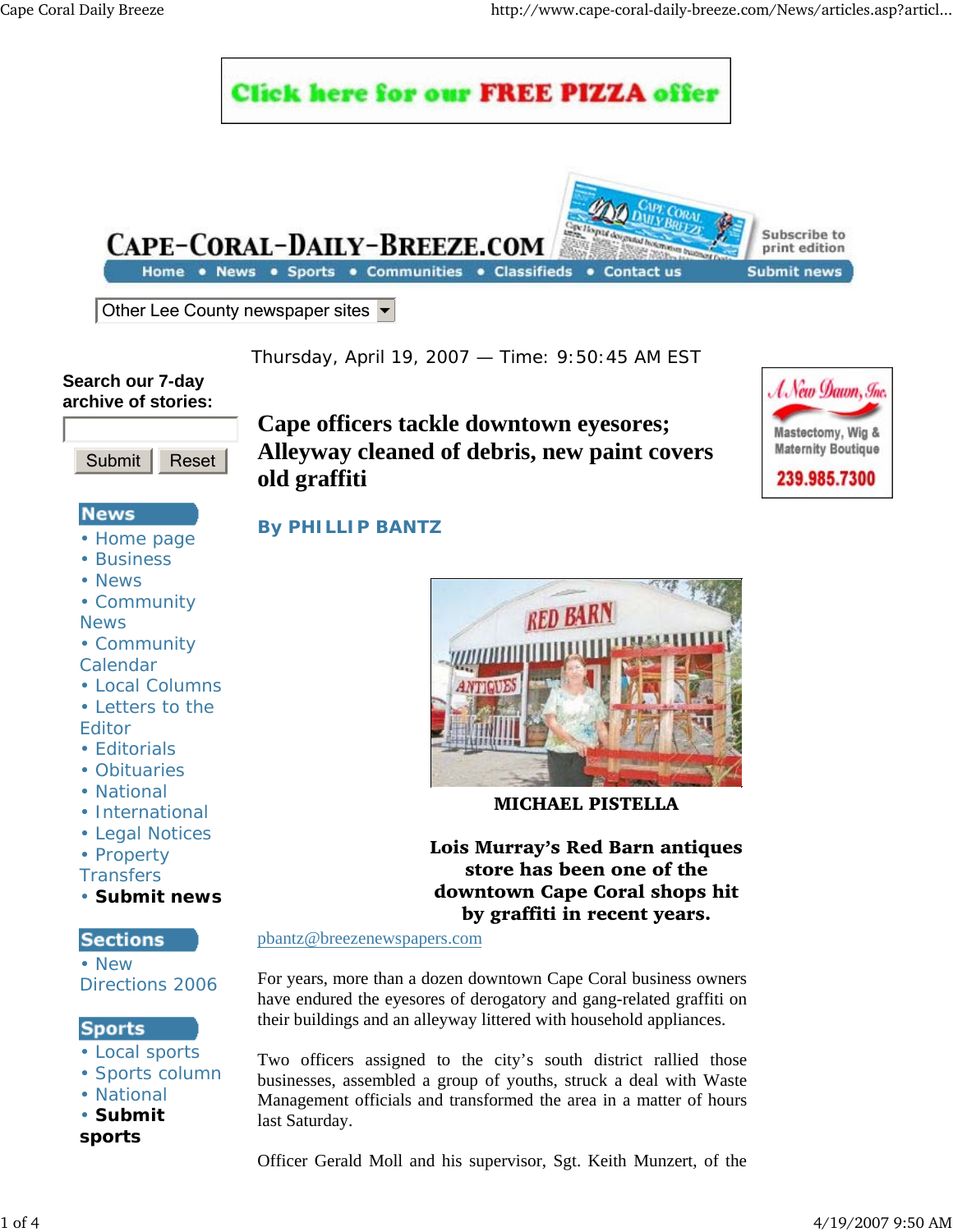## **Lifestyles**

• Lifestyles •

#### Births/Birthdays

- Reunions
- Bridal Guide
- Weddings
- Engagements
- Anniversaries
- **Submit**

## **Classifieds**

- Local
	- •Employment
	- •Automotive
	- •Real Estate
	- •Rentals
- National

### **Features**

• Crossword

#### **Communities**

• Community overview

#### **Contact us**

- Staff contacts
- How to
- advertise
- How to subscribe
- Newspapers
- in Education
- Ordering photos
- Terms of **Service**

# **Affiliated**

- Captiva **Current** • Fort Myers Beach Bulletin • Fort Myers Beach Observer • Gasparilla **Gazette** • Island
- Reporter
- Lehigh Acres

Cape Coral Police Department were assigned to the downtown beat just three weeks ago after officials split the city into north, central and south districts.

"The city was all one district, now that it's split we can pay more attention to specific areas," said Munzert. "Breaking it up made it better for us and the community."

New to the beat, Moll immediately took to the streets on foot, checking in with business owners and examining the piles of garbage left in an alleyway in the 1200 block between Southeast 47th Terrace and Southeast 47th Street.

"It (the garbage and graffiti) was pretty easy to find," Moll said. "It was a safety hazard and when left alone, it proliferates."

Lois Murray, owner of the Red Barn antiques store at 4711 Vincennes Blvd., was surprised to glance out her store window and see Moll strolling the streets.

"It was the first time I've seen an officer walking the beat in the 11 years I've been here," she said. "He came into the store to meet me on April 5."

A few days later, Murray arrived at her shop to find a poster taped to the store window declaring the "Holocaust is coming," she said. It wasn't the first time Murray had been greeted by a vandal's handy work. She and others had almost become accustomed to the squalid condition of the alleyway behind their businesses.

"It was a disgrace to look down this alley and see all the trash, debris and graffiti on the buildings," she said.

Murray had already contacted Waste Management officials about the illegally disposed washing machines, dryers and other appliances left behind her business, but was told she and other business owners would have to pay for the clean up, she said.

After finding the alarming poster, Murray remembered her visit with Moll and contacted the CCPD. Moll and Munzert immediately went to work.

Moll approached Jack Trantina, manager of Flex Bon paints at 1219 S.E. 47th Terrace, and he agreed to donate 10 gallons of paint, brushes, rollers, buckets, primers and all that was needed to cover the graffiti.

"It was pretty bad," said Trantina. "The alleyway in the back of the store and the buildings were pretty messed up with gang-slang graffiti. It's been an ongoing eyesore. We've been involved over the past three years in trying to get the appliances and everything in the alley cleaned up."

With the necessary supplies in hand, Munzert and Moll gathered five youth offenders who needed to fulfill community service hours and